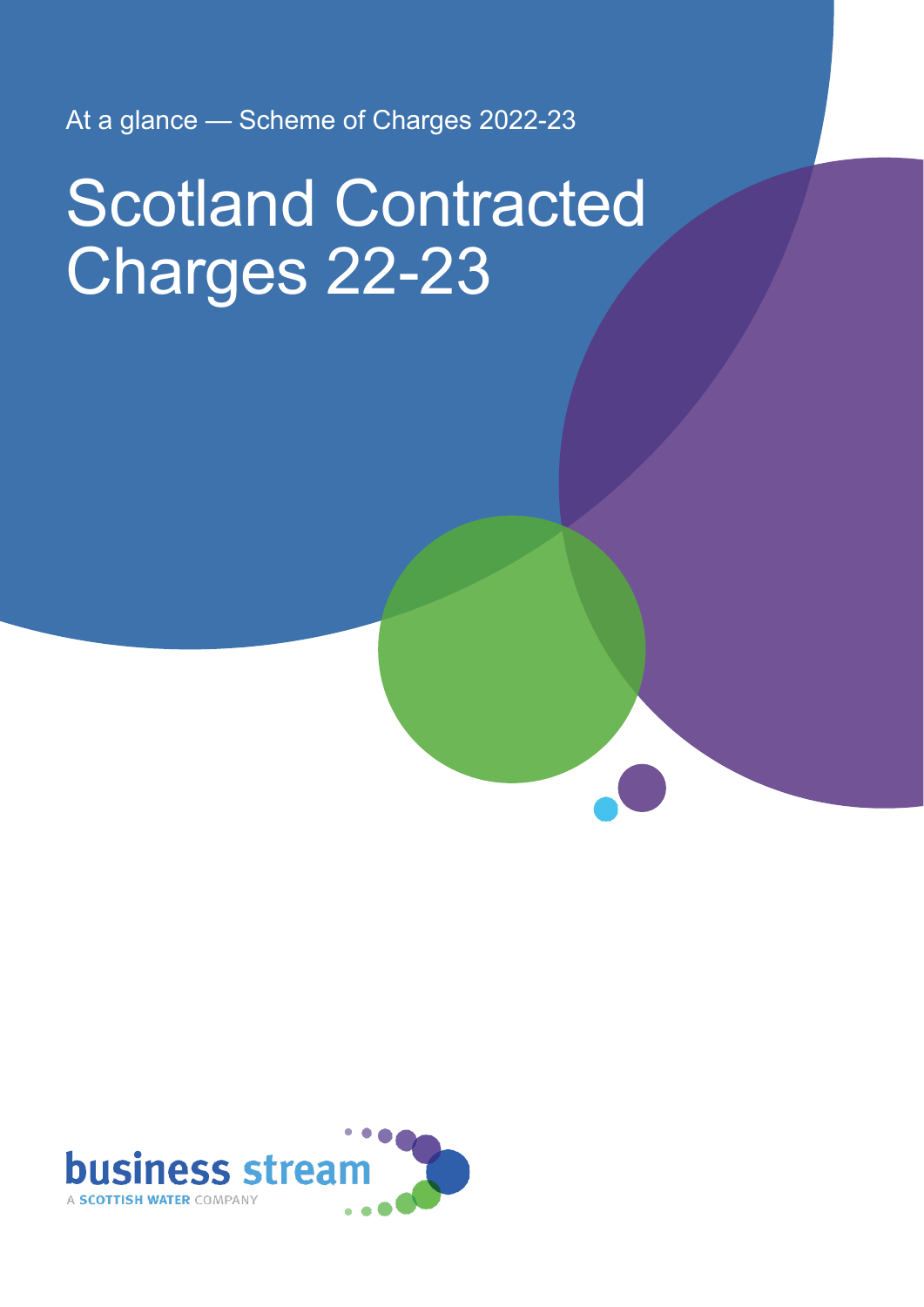#### **Introduction**

This is an at a glance summary of the Scheme of Charges which details the Default Charges applicable to contracted Non Household water customers in Scotland for 2022-23.

**A full Scheme of Charges document including full notes and definitions canbe found on our [website.](https://d293gcbh7q7l5y.cloudfront.net/images/uploads/general/Scotland_Contracted_primary_charges_2022-23_final_v1_1.pdf)**

### Water Charges

Metered water – potable water

#### Fixed water charges for metered supplies – potable water

| Meter size        | Fixed charge (per year) |
|-------------------|-------------------------|
| 20mm or smaller   | £161.80                 |
| 25-30mm           | £481.24                 |
| 40mm              | £1,362.10               |
| 50-63mm           | £3,026.30               |
| 80mm              | £7,881.10               |
| <b>100mm</b>      | £19,064.10              |
| <b>150mm</b>      | £53,641.30              |
| 200 <sub>mm</sub> | £116,910.58             |
| 250mm             | £211,816.62             |
| 300mm             | £342,445.72             |

#### Volumetric water charges for metered supplies – potable water

For meters with a size up to and including 20mm

| <b>Consumption</b>                 | Charge per $m3$ |
|------------------------------------|-----------------|
| $0 - 25$ m <sup>3</sup>            | £2.4275         |
| $26 - 100,000$ m <sup>3</sup>      | £0.9104         |
| $100,001 - 250,000$ m <sup>3</sup> | £0.8389         |
| 250,001 to 1,000,000m <sup>3</sup> | £0.7503         |
| over 1,000,000m <sup>3</sup>       | £0.5562         |

For meters greater than 20mm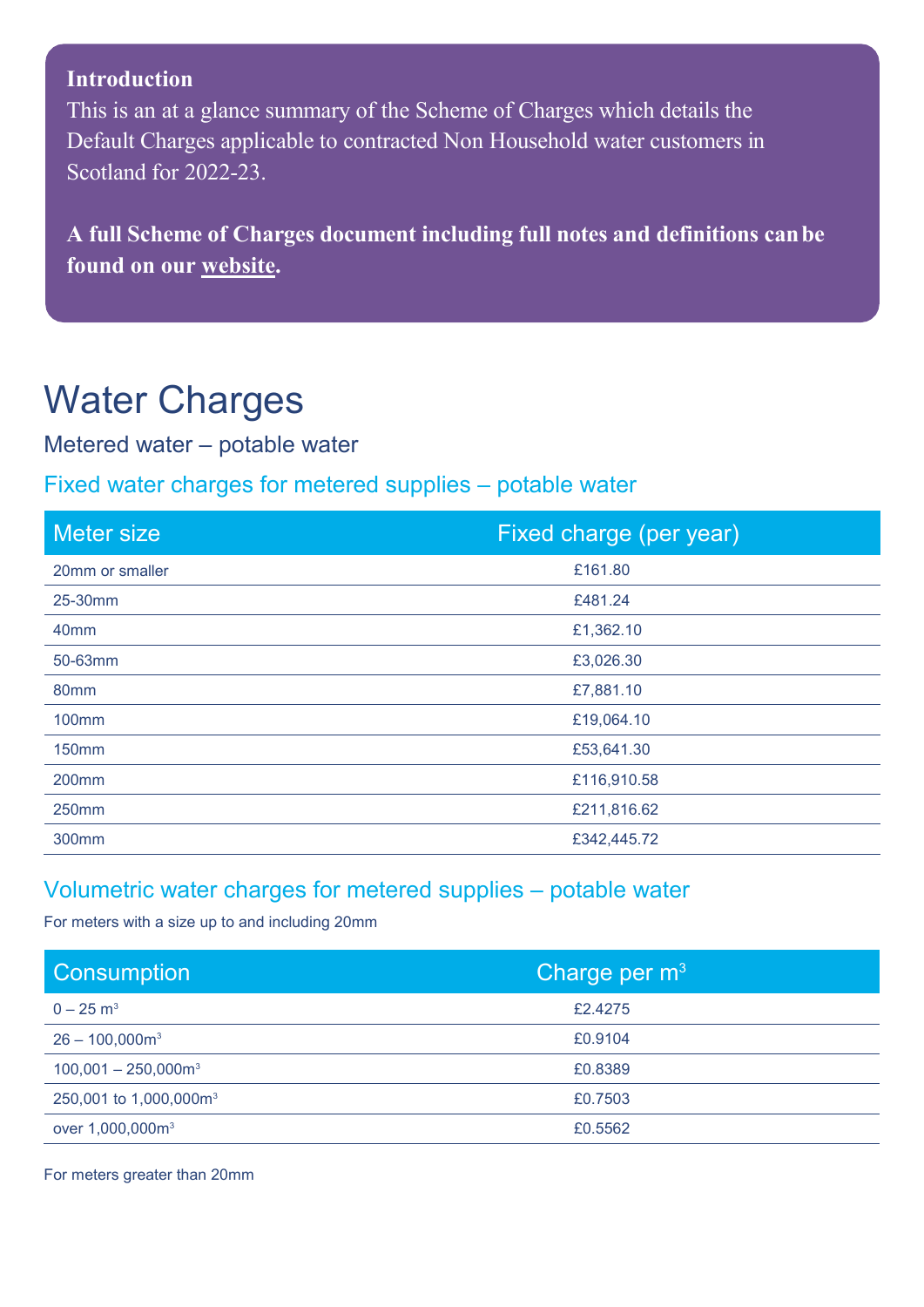| <b>Consumption</b>                 | Charge per m <sup>31</sup> |
|------------------------------------|----------------------------|
| $0 - 100,000$ m <sup>3</sup>       | £0.9104                    |
| $100,001 - 250,000$ m <sup>3</sup> | £0.8389                    |
| 250,001 to 1,000,000m <sup>3</sup> | £0.7503                    |
| over 1,000,000m <sup>3</sup>       | £0.5562                    |

#### Metered water – non-potable (raw) water

#### Fixed water charges for metered supplies – non-potable (raw) water

| <b>Meter size</b> | Fixed charge (per year) |
|-------------------|-------------------------|
| 20mm or smaller   | £140.13                 |
| 25-30mm           | £418.00                 |
| 40 <sub>mm</sub>  | £1,181.00               |
| 50-63mm           | £2,621.00               |
| 80mm              | £6,825.00               |
| <b>100mm</b>      | £16,510.00              |
| <b>150mm</b>      | £46,462.00              |

#### Volumetric raw water rates

| <b>Consumption</b>                   | <b>Charge per</b><br>m <sup>3</sup> |
|--------------------------------------|-------------------------------------|
| $0 - 100,000$ m <sup>3</sup>         | £0.6510                             |
| $100,001 - 250,000$ m <sup>3</sup>   | £0.5176                             |
| $250,001 - 1,000,000$ m <sup>3</sup> | £0.4043                             |
| $1,000,001m3$ and over               | £0.2007                             |

#### Unmetered water

#### Unmetered potable water

| <b>Fixed charge</b> | Charge per £ of RV                     |
|---------------------|----------------------------------------|
|                     | (not applicable if property is vacant) |
| £179.04             | £0.02324                               |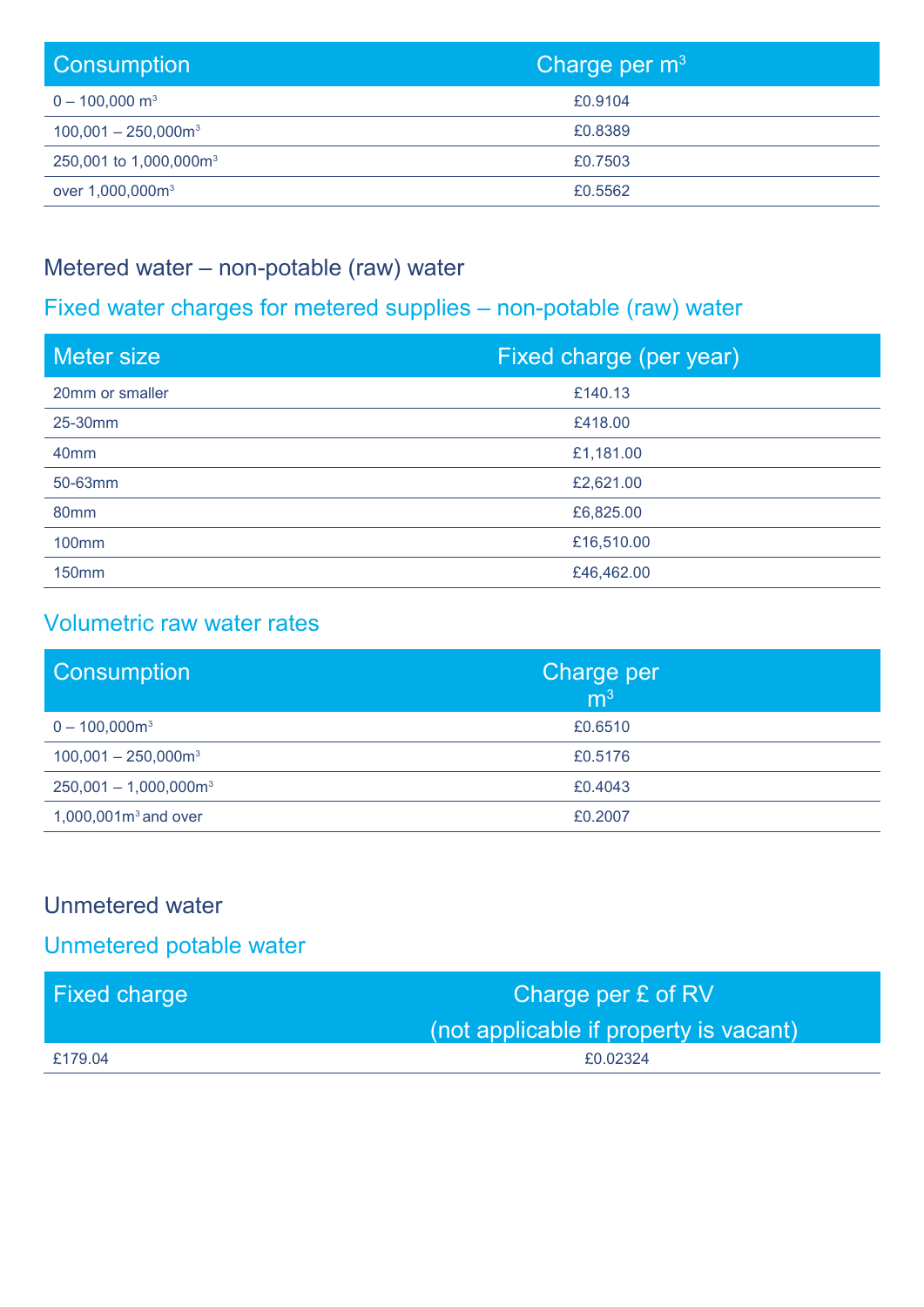# Waste Water

#### Metered waste water

#### Fixed waste water charges for metered supplies

| <b>Meter size</b> | Fixed charge (per year) |
|-------------------|-------------------------|
| 20mm or smaller   | £156.25                 |
| 25-30mm           | £503.50                 |
| 40 <sub>mm</sub>  | £1,427.82               |
| 50-63mm           | £3,173.64               |
| 80mm              | £7,995.58               |
| <b>100mm</b>      | £19,467.96              |
| <b>150mm</b>      | £46,637.88              |

#### Volumetric waste water rates

| <b>Consumption</b>                                                                                                              | Charge per<br>m <sup>3</sup> |
|---------------------------------------------------------------------------------------------------------------------------------|------------------------------|
| For meters with a size up to and including 20mm, for the first 23.75m <sup>3</sup> of waste<br>water, your volumetric charge is | £2.7151                      |
| Any further waste water is charged £                                                                                            | £1.6326                      |

#### Unmetered waste water

#### Unmetered potable waste water

| <b>Fixed charge</b> | Charge per £ of RV                     |
|---------------------|----------------------------------------|
|                     | (not applicable if property is vacant) |
| £202.18             | £0.03899                               |

### **VAT**

All charges stated in this document are exclusive of Value Added Tax (VAT).

- VAT is chargeable at the standard rate on clean water charges for all customers whose
- main business activity falls within divisions 1 to 5 of the Standard Industrial Classifications (SIC)
- as used by Companies House. Full information and details on VAT can be found in the full document [here.](https://d293gcbh7q7l5y.cloudfront.net/images/uploads/general/Scotland_Contracted_primary_charges_2022-23_final_v1_1.pdf)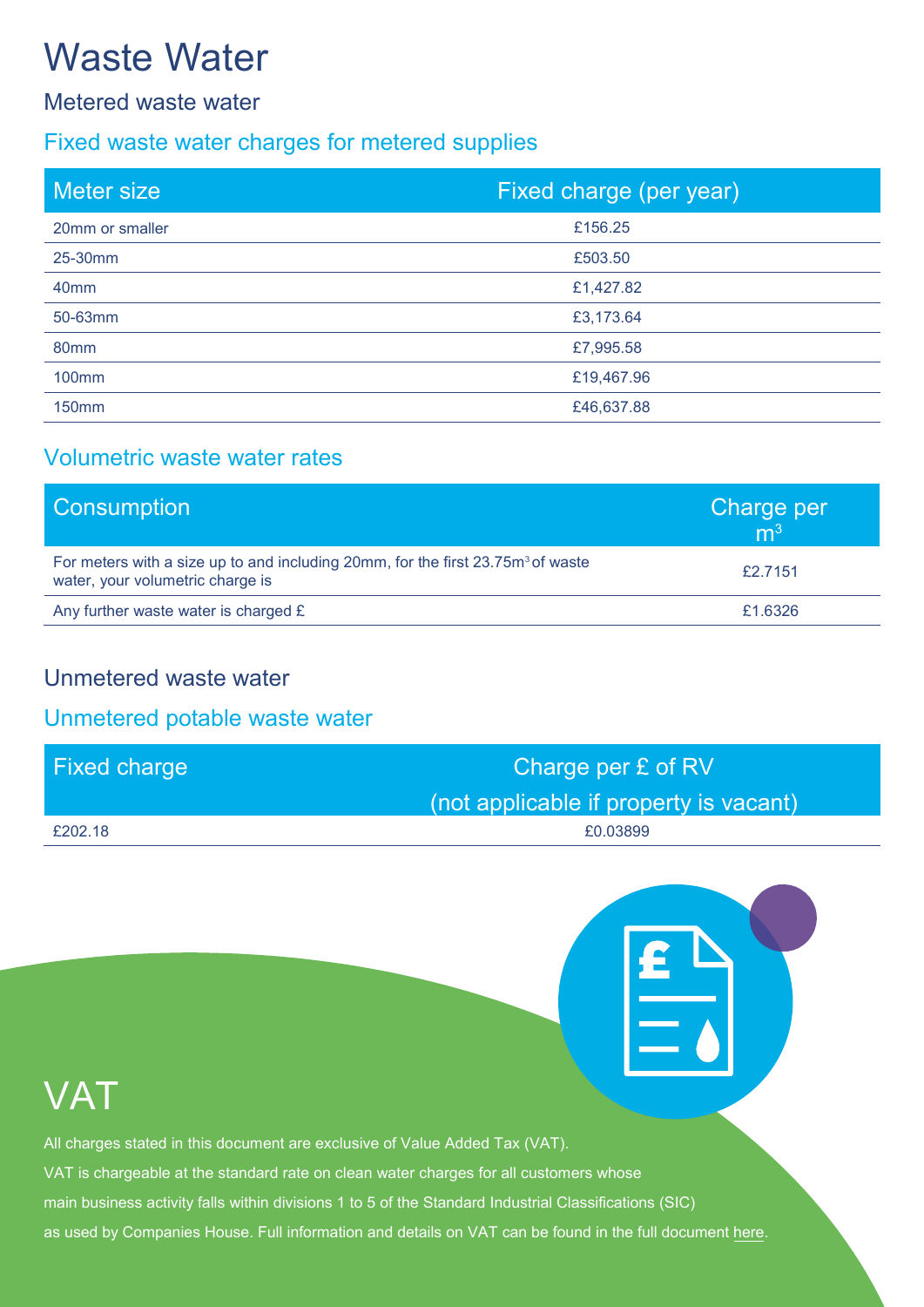# **Drainage**

#### Property drainage

#### Property drainage for RV customers

| If ANY property drainage goes to the public sewerage system (pounds/£RV/annum) | £0.03928 |
|--------------------------------------------------------------------------------|----------|
| Property drainage for area based customers (where applicable)                  |          |
| Properties where area-based property drainage charges apply (pounds/ $m^2$ )   | £1.05628 |

# Field Troughs, Drinking Bowls and Outside Taps

| Type of properties                   | £ per year |
|--------------------------------------|------------|
| Crofts and registered small holdings | £103.71    |
| Other properties                     | £159.11    |

# Trade Effluent

#### Availability charge

| Type of charge                  | Charge per $m^3$ per day |
|---------------------------------|--------------------------|
| Ra (Reception charge)           | £0.115630                |
| Va (Volumetric/Primary charge)  | £0.076990                |
| Ba (Biological capacity charge) | £0.293780                |
| Sa (Sludge capacity charge)     | £0.251810                |

#### Operating charge

| Type of charge                  | Charge per $m3$ |
|---------------------------------|-----------------|
| Ro (Reception charge)           | £0.186397       |
| Vo (Volumetric/Primary charge)  | £0.124314       |
| Bo (Secondary treatment charge) | £0.166138       |
| So (Sludge treatment charge)    | £0.101593       |